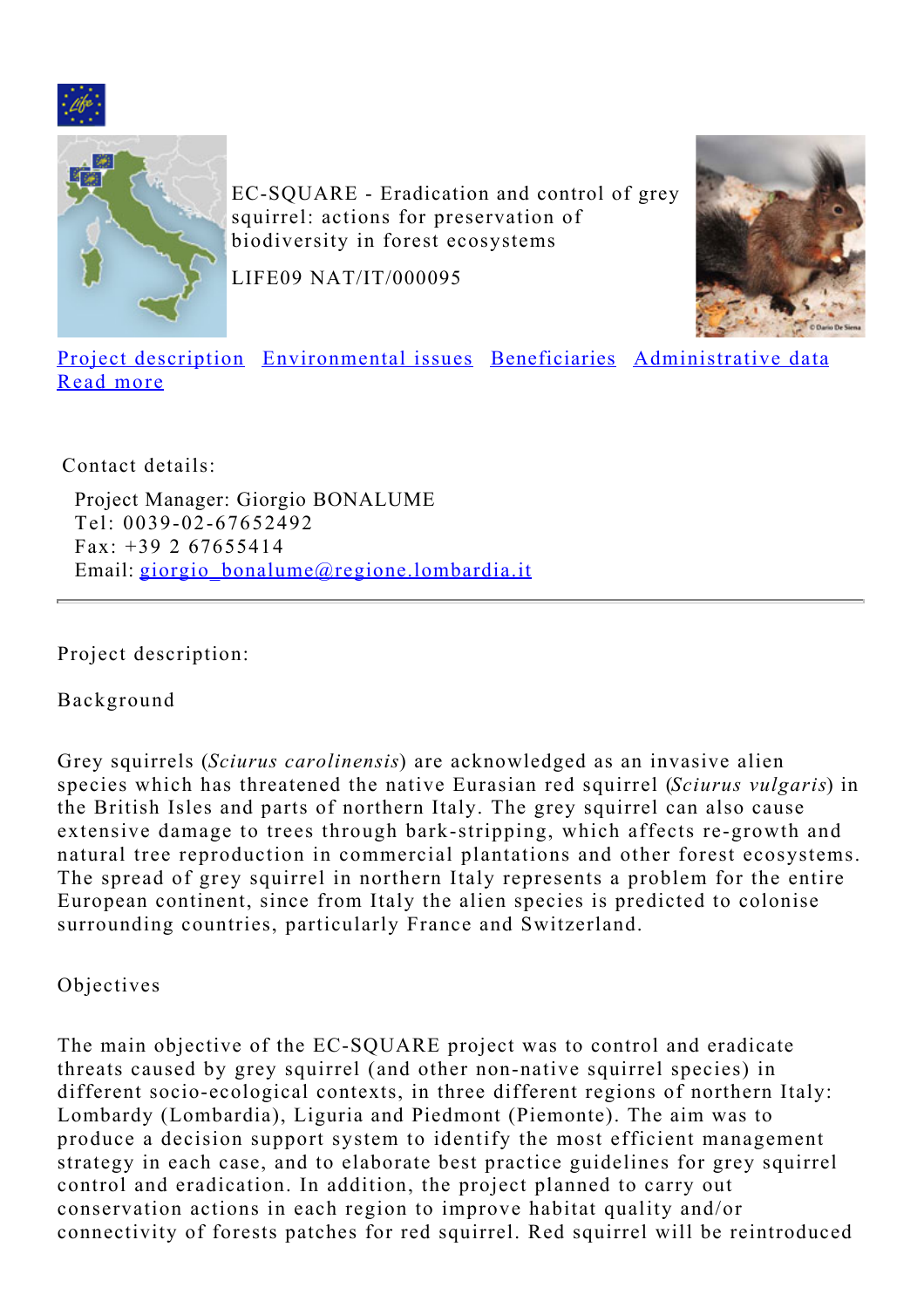on a site in Lombardy to establish a minimum viable population, following the removal of grey squirrels.

#### Results

The EC-SQUARE project controlled or eradicated grey squirrel (and other non-native squirrel species) in three regions (Lombardy, Liguria and Piedmont) in northern Italy. In the Lombardy region, the project removed alien squirrels - grey squirrel (*Sciurus carolinensis*) and also Pallas's squirrel (*Callosciurus erythraeus*) in four macro-areas (out of eight such areas with grey squirrel); live-trapping followed by euthanasia was used to eliminate 2 200 non-native squirrels in this region. Eradication was mostly achieved in one of the macro-areas, and is an advanced stage in another area. In the Liguria region, and in particular the Genova Nervi Park, a different management strategy was agreed with stakeholders: grey squirrel capture, sterilisation and release in an isolated urban park. An almost complete removal of the grey squirrel population from Genova Nervi Park and surrounding areas was achieved, to ensure the conservation of red squirrel in the Ligurian Apennines. The management strategy adopted (capture, sterilisation and release) was an innovative approach, not previously attempted for non-native squirrels; it could be useful in similar situations in other regions and countries. In the Piedmont region, only grey squirrel control activities were possible, since the area used by grey squirrel covers more than 2 000 km2 (the most extensive area for grey squirrel in Italy).

The project removed grey squirrel from a total woodland area of about 3 000 ha in the three regions. Re-colonisation by red squirrel was already observed in some sites by the end of the project. Conservation actions conducted to encourage red squirrel re-colonisation included tree and shrub planting, and the use of supplementary food. Moreover, the project developed specific guidelines for the management of forest habitats, to improve the habitat quality and to increase woodland connectivity for red squirrel. These guidelines were implemented in two regional parks. The project also produced guidelines for the management of red squirrel populations in urban parks. Strong opposition to the project was initially encountered from animal rights activists and some local communities. This delayed project actions, particularly in the regions of Liguria and Piedmont. Therefore, awareness-raising activities contributed greatly to the success of the project. The project strongly contributed to increasing public awareness about invasive alien species and forest biodiversity problems, in particular explaining grey and red squirrel competition and forest ecosystem dynamics. The project organised awareness-raising actions in schools, and meetings with the general public and stakeholders in the three target regions. Dissemination tools included information panels, posters, brochures, an education kit and a film on DVD. The project was featured in the national press, on television, social networks and the project website. The project also established specific structures for the observation of red squirrel in the three regions, which will continue to be used for education purposes.

Thanks to the project, a national trade ban on three non-native squirrel species, *Sciurus carolinensis, Callosciurus erythraeus* and the fox squirrel (*Sciurus niger*), was approved in 2012. It prohibits the trade, rearing and ownership of the above-mentioned species. This was the first time in Italy that the trade of a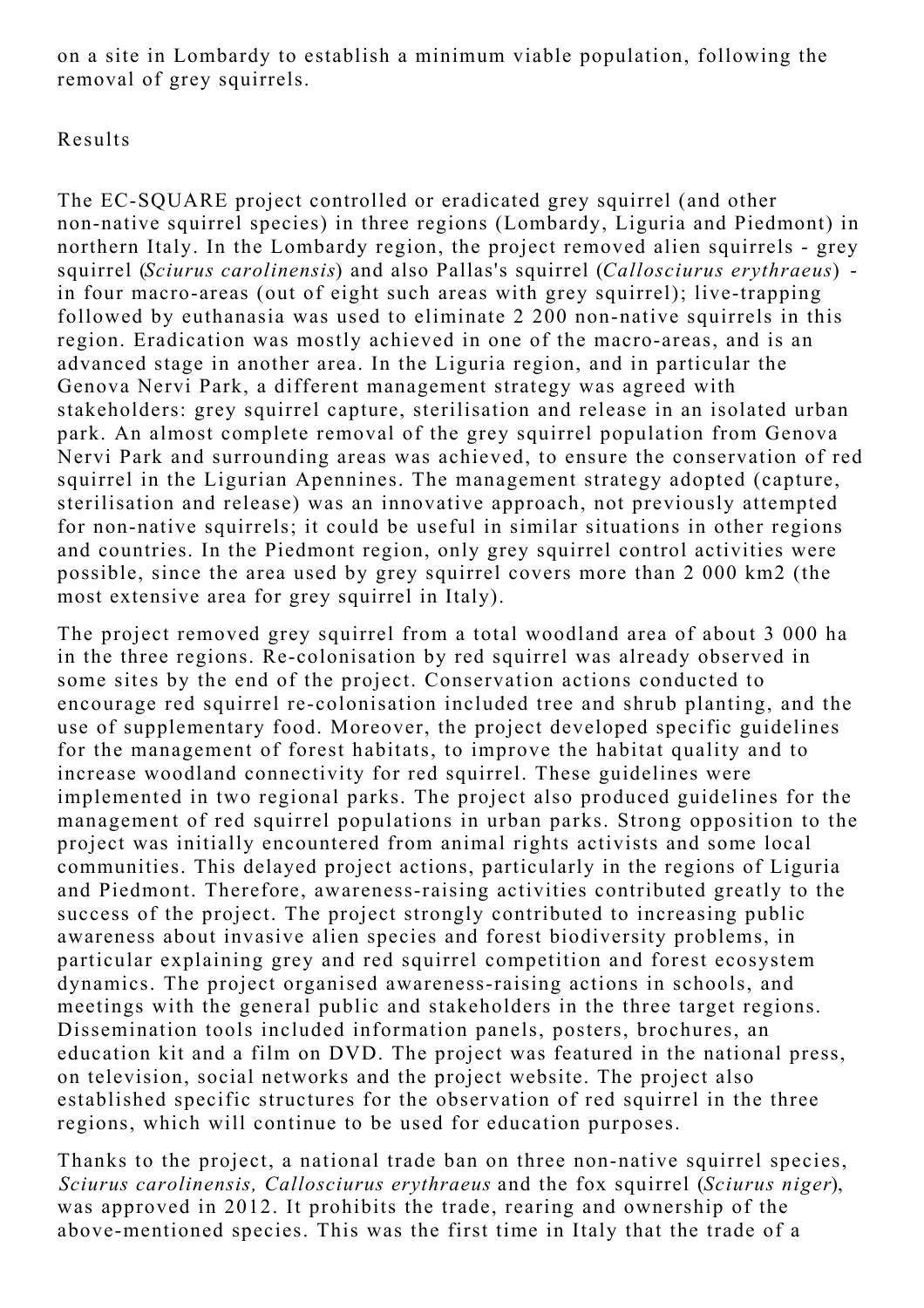vertebrate species was banned for anything other than sanitary reasons. The project produced risk assessments for *Sciurus carolinensis* and *Callosciurus erythraeus* at the European level, which act as reference documents for EU Member States. The demonstration actions carried out in the three regions of northern Italy are relevant to the spread and control of non-native squirrels at the international level.

In terms of policy, the project represents a concrete implementation of the European Regulation on the prevention and management of the introduction and spread of invasive alien species (EC 1143/2014). Moreover, project staff contributed to the development of this new European Regulation, which entered into force in January 2015. It includes grey squirrel on the list of invasive alien species of Union concern, obliging Member State to eradicate these species within months of their detection in newly-colonised areas.

Previously, in November 2008, the Standing Committee of the Bern Convention had opened a case file against Italy for falling to act in limiting the spread of the grey squirrel after three recommendations (no. 78 of 1999 on the conservation of red squirrel in Italy, no. 114 of 2005 on the control of grey squirrel and other alien squirrels in Europe, and no. 123 of 2007 on limiting the dispersal of grey squirrel in Italy and other contracting parties). The project was developed to give a reply to these recommendations.

Further information on the project can be found in the project's layman report and After-LIFE Conservation Plan (see "Read more" section).

[Top](#page-0-1)

<span id="page-2-0"></span>Environmental issues addressed:

Themes

Biodiversity issues - Invasive species

Keywords

forest ecosystem, decision making support, biodiversity

Target EU Legislation

- Nature protection and Biodiversity
- COM(2011) 244 final "Our life insurance, our natural capital: an EU biodiversity strategy to 2020 ...
- Regulation 1143/2014 Prevention and management of the introduction and spread of invasive alien ...

Target Habitat types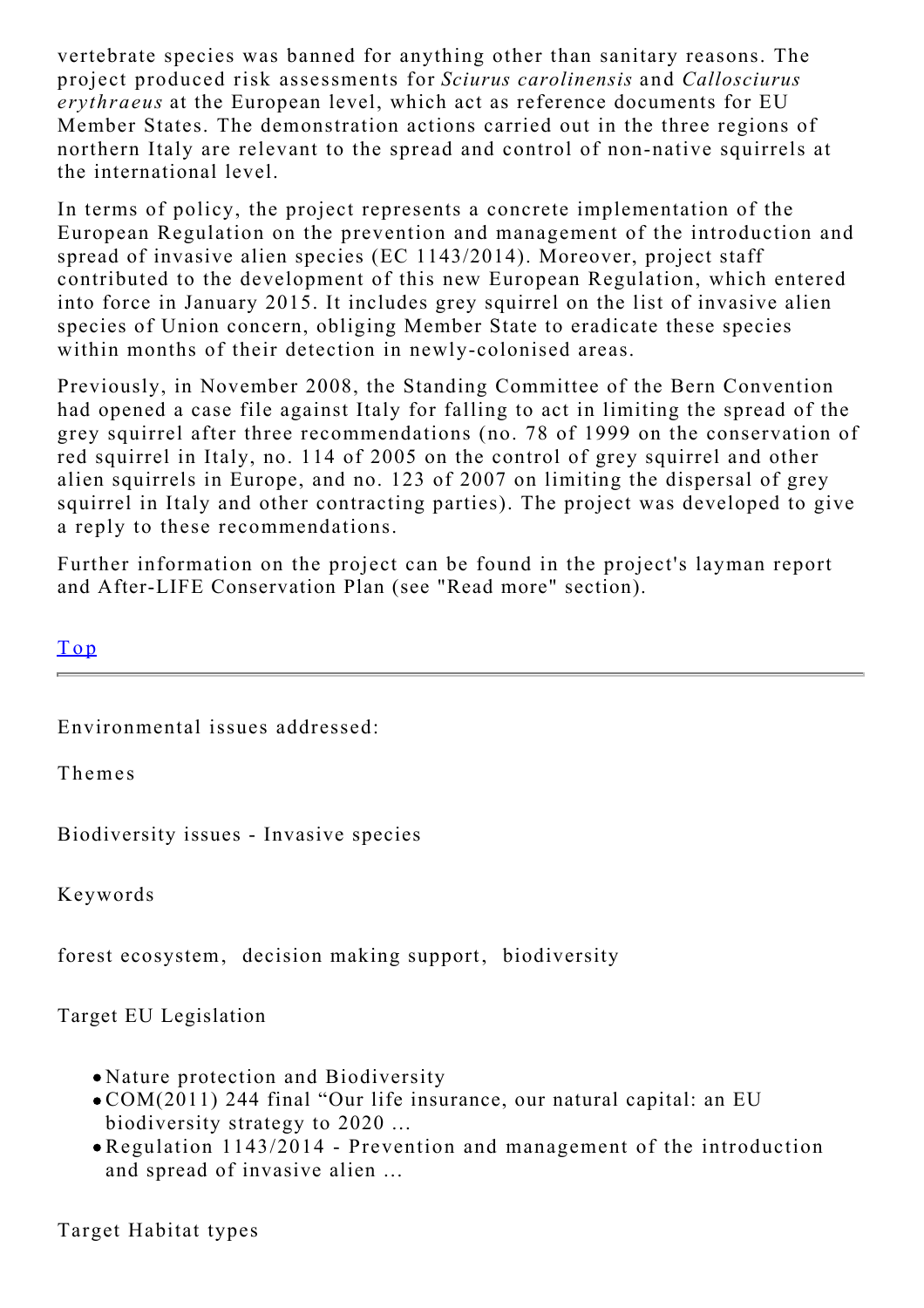02 - Specific (i.e.for technical reasons or specific issue)

Natura 2000 sites

Not applicable

# [Top](#page-0-1)

<span id="page-3-0"></span>Beneficiaries:

| Coordinator          | Regione Lombardia                                                                                                                            |
|----------------------|----------------------------------------------------------------------------------------------------------------------------------------------|
| Type of organisation | Regional authority                                                                                                                           |
| Description          | The Lombardy (Lombardia) Region's<br>Environmental Quality Department is<br>responsible for managing Natura 2000 sites in<br>northern Italy. |
| Partners             | Piemonte Region, Italy Liguria Region, Italy                                                                                                 |

### [Top](#page-0-1)

# <span id="page-3-1"></span>Administrative data:

| Project reference | LIFE09 NAT/IT/000095                                  |
|-------------------|-------------------------------------------------------|
| Duration          | 01-SEP-2010 to 31-MAR-2015                            |
| Total budget      | $1,930,000.00 \in$                                    |
| EU contribution   | 890,000.00 $\epsilon$                                 |
| Project location  | Piemonte (Italia) Liguria (Italia) Lombardia (Italia) |

# [Top](#page-0-1)

## <span id="page-3-2"></span>Read more:

| Project web site                              | Project's website                                       |
|-----------------------------------------------|---------------------------------------------------------|
| Project web site - 2                          | Project's Facebook page                                 |
| Publication: After-LIFE<br>Communication Plan | Title: After-LIFE Communication Plan No of<br>pages: 20 |